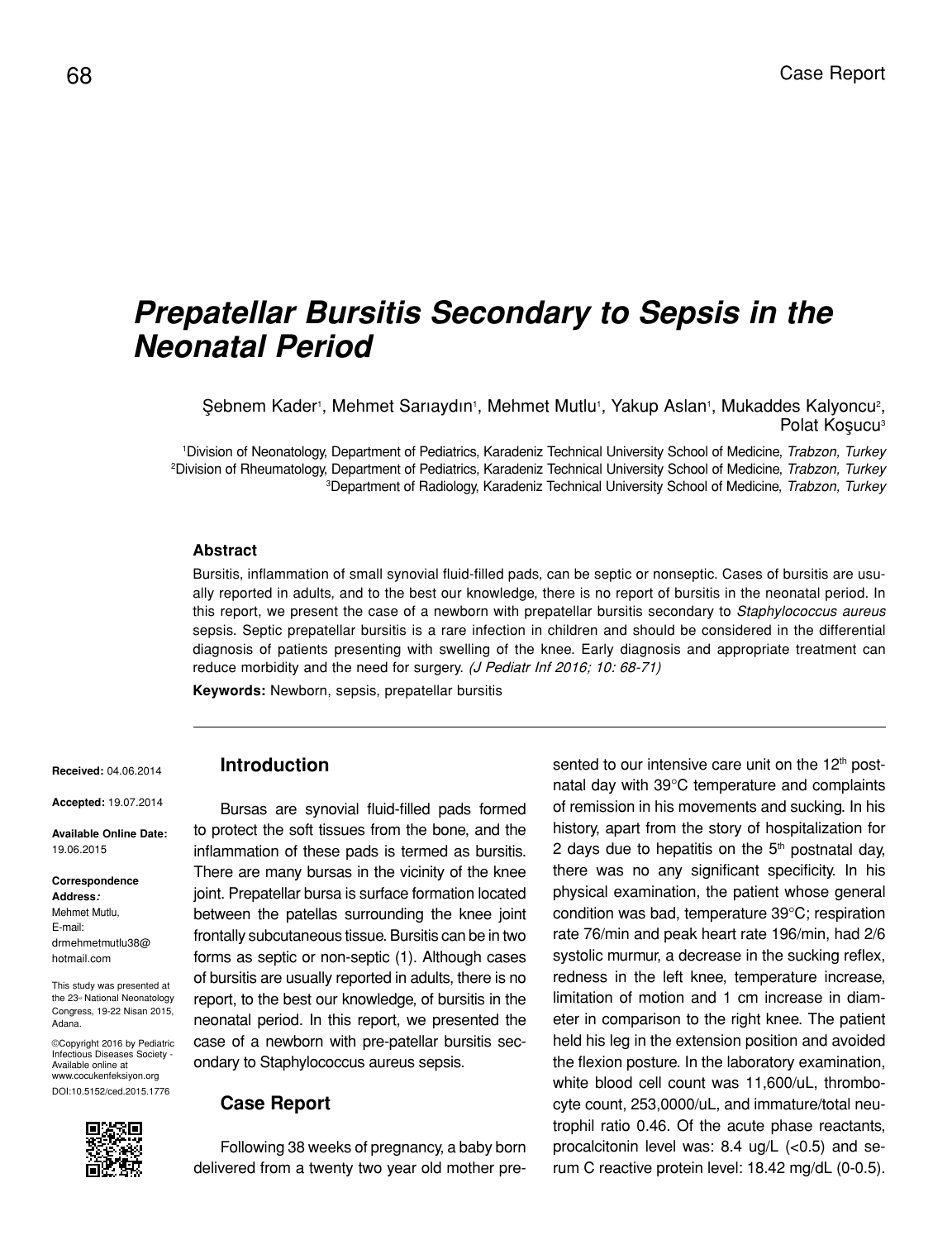It was found that cerebrospinal fluid (CSF) protein in the lumbal puncture (LP) was: 122.6 mg/dL (20-170 mg/dL) (2), glucose: 77 mg/dL, cell count 110 cell/mm3 (0-32 cell/mm3) (2) and simultaneous blood glucose 100 mg/dL. In the direct radiography taken to evaluate possible septic arthritis and osteomyelitis, no pathological findings was detected except for a swelling in the surrounding soft tissues (Figure 1). In the ultrasonographic (USG) assessment performed due to septic arthritis, it was found that skin, subcutaneous tissue thickness and echogenicity increased in comparison to the right knee; however, no collection was monitored within the joint. The knee magnetic resonance imaging (MRI) performed on the patient, thickening in the prepatellar bursa and enhancement were monitored and it was considered as prepatellar bursa, and no finding was detected in favor of osteomyelitis or septic arthritis (Figure 2). The fact that from the patient had a story of hospitalization at another hospital for 2 days before admittance to our hospital, and that since it was only 5 days before being discharged from the hospital, taking nosocomial sepsis, meningitis, and softtissue infection into account, vancomycin (Abbott France Usine l'Isle-BP3 28380 Saint Remy Sur Avre France), meropenem (Astra Zeneca UK Limited Macclesfield - England) and amikacin (İ.E. Ulagay, The Turkish Pharmaceutical Industry, Inc. Topkapı-İstanbul) treatments were started. Due to the inflammation-related restricted movement of the left leg, the patient with discomfort was started the anti-inflammatory dose of (3x10 mg/kg/dose) ibuprofen (Turkish Hoechst Industry and Trade Inc.; Topkapı - İstanbul). In the blood and urine cultures obtained upon admittance of the patient, it was yielded methicillin resistant *S. aureus* growth; on the other hand, there was no growth in the BOS culture. According to the culture antibiogram, meropenem was discontinued and an antibiotic treatment consisting of vancomycin and amikacin was continued. The patient who was evaluated clinically and radiologically by the Department of Orthopedics was considered to have prepatellar bursit and the existing treatment was recommended.

An atrial septal defect was reported in the echocardiographic assessment performed for a possible bacterial endocarditis due to the cardiac murmur and resistant high fever; however, no findings of infective endocarditis were observed. Following the  $5<sup>th</sup>$  day of hospitalization, the patient did not have fever and acute phase reactants turned to negative. In the lumbar puncture performed in the patient because of meningitis suspicion, no cells were found. BOS protein and glucose were within the normal limits. The difference between the diameters of the knee of the patient who was observed to have relaxation in joint movements after the fifth day decreased gradually and went back to normal in the ninth day. The vancomycin treatment of the



**Figure 1.** Direct radiography imaging which generates the appearance of swelling in the surrounding soft tissues



**Figure 2.** MR imaging of the knee showing enhancement and thickening in the prepatellar bursa

patient whose symptoms improved was completed in 14 days and then discontinued. After being discharged from the hospital, no recurrence or complications were observed in the patient during the six-month follow-up. Written consent was obtained from the family for the case report.

# **Discussion**

Prepatellar bursa and olecranon bursa are two bursas that can be frequently infected in the body (3). Nearly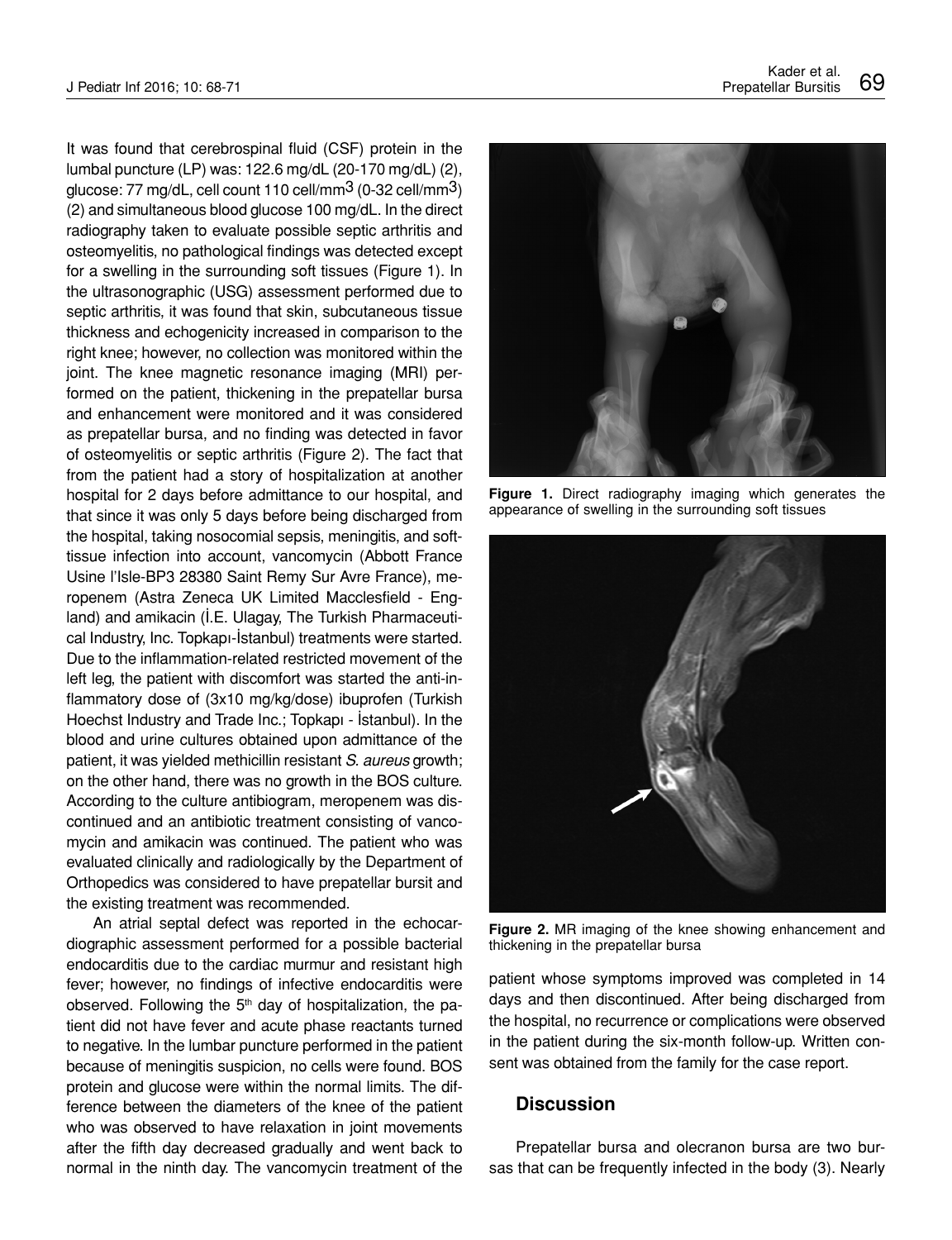1/3 of the bursit cases are septic and 2/3 non-septic (1). Prepatellar bursit are caused by non-septic reasons such as direct trauma, prolonged pressure (long-term working on the knee), excessive use of the joint, gout arthroplasty, inflammatory arthritis (rheumatoid arthritis or spondyloarthropathies) and septic reasons such as infections (3, 4).

 Septic bursit is caused by the direct inoculation with penetrating microorganisms cases such as sharp object injuries, the progression of an infection such as cellulitis in the adjacent soft tissues or rarely a result of hematogenous spread of the agent in cases such as bacteremia or bacterial endocarditis (3, 5). In our patient, it was thought that bursit turned to sepsis as a result of secondary hematogenous spread.

Since meningitis is highly likely to accompany neonatal sepsis, LP should be administered to all neonatal sepsis cases if there is no contraindication. Although the BOS protein of our patient was within normal limits according to postnatal age and the BOS glucose taken concurrently with the blood glucose was within normal limits, since cell count increased based on the age group, meningitis was unable to be eliminated. Since methicillin resistant *S. aureus* grew in the blood and urine culture samples of the patient taken on admittance, the treatment of the patient was completed in 14 days.

Annual incidence of prepatellar bursitis is 10/100,000 and given the hospitalization rate of these cases, it turns out that it is 1-12/10,000 (1). Prepatellar bursitis is most common in males aged between 40 and 60 with a ratio of 80% (1). It has been reported it is most common in some occupation groups such as carpenters, housekeepers, miners who have to work on their knees (3). The prepatellar bursitis reported to be more frequently seen in the adult age group, to our best knowledge, has not been reported in the neonatal age group.

The risk factors regarding the development of prepatellar bursitis include previous bursal trauma, existing bursal disease, diabetes mellitus, chronic alcohol abuse, chronic obstructive pulmonary disease, psoriasis, systemic sclerosis, spinal cord injury, systemic lupus, scleroderma, chronic renal failure, hemodialysis patients, human immunodeficiency virus (HIV) infection, steroids and immune deficiency (3, 6, 7). All these factors that generate predisposition have been detected in 25-75% of the patients (8). Since the neonatal period is period when immunity is not fully developed, susceptibility to infection is very high in this period. The risk factors that generated predisposition for our patient might be; that he was in the neonatal age group; the story of two-day hospitalization due to hepatitis; and the invasive procedures made during this period for the examination.

In prepatellar bursitis, swelling, redness and increased heat can be observed due to increasing amount of synovial fluid. Our patient had redness in the left knee, temperature increase, limitation of motion and 1 cm increase in diameter in comparison to the right knee. Taking fluid sample from the bursa, the leukocyte count, gram staining and sending the culture for test is important to for a diagnosis (9). It is also stated that especially MR imaging is the ideal technique for the recognition of pathologies developing secondary to soft tissue infections (10). For the differential diagnosis of bone, joint and soft tissue infection diagnosis, an MR imaging of our patient was taken and the prepatellar bursitis diagnosis was made by the MR imaging.

Although *S. aureus* is the most commonly isolated agent in septic bursitis cases, cases of septic bursitis based on different agents have also been reported in the literature (11). In a study in which a total of 56 adult cases were followed up due to septic bursitis and given an aspiration of bursal fluid were evaluated, while *S. aureus* was the most commonly isolated agent (87.5%), *Staphylococcus epidermidis*, *Streptococcus agalactiae*  and *Streptococcus pneumoniae* were more rarely isolated (3). Although more rarely, there are also case studies that demonstrated that *Mycobacteria* spp., *Brucella* spp., fungus and algea were the agents. In a study in which they retrospectively evaluated 10 pediatric cases diagnosed with septic bursitis, Paisley et al. (12) reported that 80% of the cases had prepatellar bursitis; 70% had the history of direct trauma or local infection; *S. aureus* grew in nine of the bursal fluid aspirates and *Streptococcus pyogenes* in one.

Since our patient was a neonatal, was in septic table and had a small bursa, it was not possible to perform aspiration and obtain fluid in order not to damage the bone tissues. However, since *S. aureus* grew in the blood culture and the symptoms for these microorganisms improved after the treatment, it was though that prepatellar bursitis developed secondary to sepsis.

The treatment of bursitis in adult patients can be carried out via the oral antibiotics (13). Since our patient was a neonatal, and sepsis co-existed together with meningitis and septic bursitis, the patient was hospitalized and vancomycin treatment was applied for *S. aureus* that grew in the blood culture. It is recommended that in recurrent aspirations, the treatment period be continued till the fifth day after the bursal aspirates were sterile (14). In patients who do not respond to antibiotherapy and percutaneous bursa aspirations, surgical drainage and bursectomy are recommended (1). Since the patients with prepatellar bursitis show more aggressive symptoms and are usually